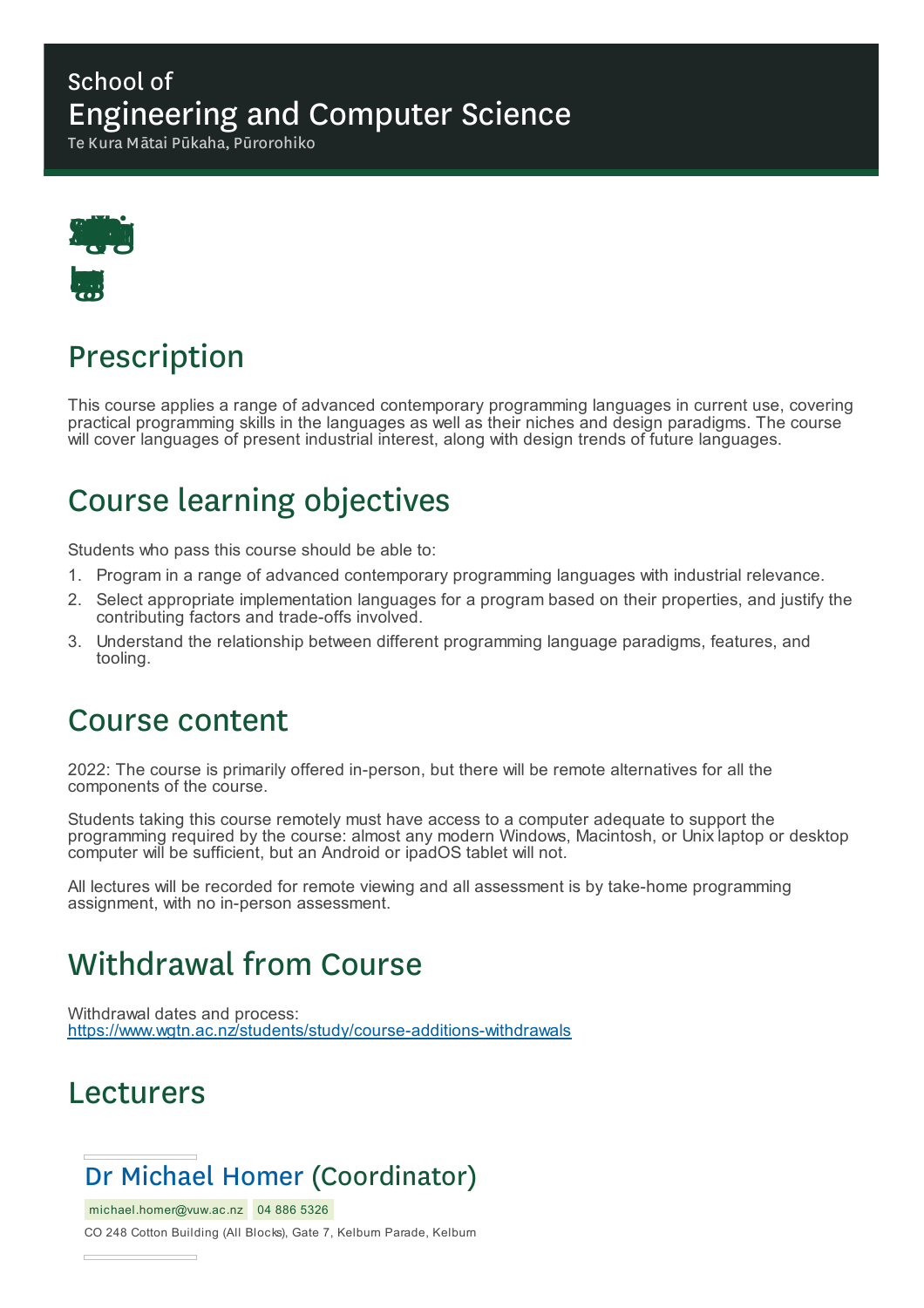## Julian Mackay

julian.mackay@vuw.ac.nz 04 886 3685

CO 365 Cotton Building (All Blocks), Gate 7, Kelburn Parade, Kelburn

### Dr Marco Servetto

marco.servetto@vuw.ac.nz 04 463 5820

CO 258 Cotton Building (All Blocks), Gate 7, Kelburn Parade, Kelburn

# Teaching Format

This course will be offered in-person and online. For students in Wellington, there will be a combination of in-person components and web/internet based resources. It will also be possible to take the course entirely online for those who cannot attend on campus, with all the components provided in-person also made available online.

2 hours of lectures per week. Three languages will be covered in six-lecture blocks each, with additional topics in between.

# Student feedback

Student feedback on University courses may be found at: http://www.cad.vuw.ac.nz/feedback/feedback\_display.php

# Dates (trimester, teaching & break dates)

- Teaching: 28 February 2022 03 June 2022  $\blacksquare$
- Break: 11 April 2022 24 April 2022  $\blacksquare$
- Study period: 06 June 2022 09 June 2022
- Exam period: 10 June 2022 25 June 2022

## Class Times and Room Numbers

#### **28 February 2022 - 10 April 2022**

- **Tuesday** 10:00 10:50 201, Easterfield, Kelburn
- **Thursday** 10:00 10:50 201, Easterfield, Kelburn

#### **25 April 2022 - 05 June 2022**

- **Tuesday** 10:00 10:50 201, Easterfield, Kelburn
- **Thursday** 10:00 10:50 201, Easterfield, Kelburn

## Set Texts and Recommended Readings

### Required

There are no required texts for this offering.

## Mandatory Course Requirements

There are no mandatory course requirements for this course.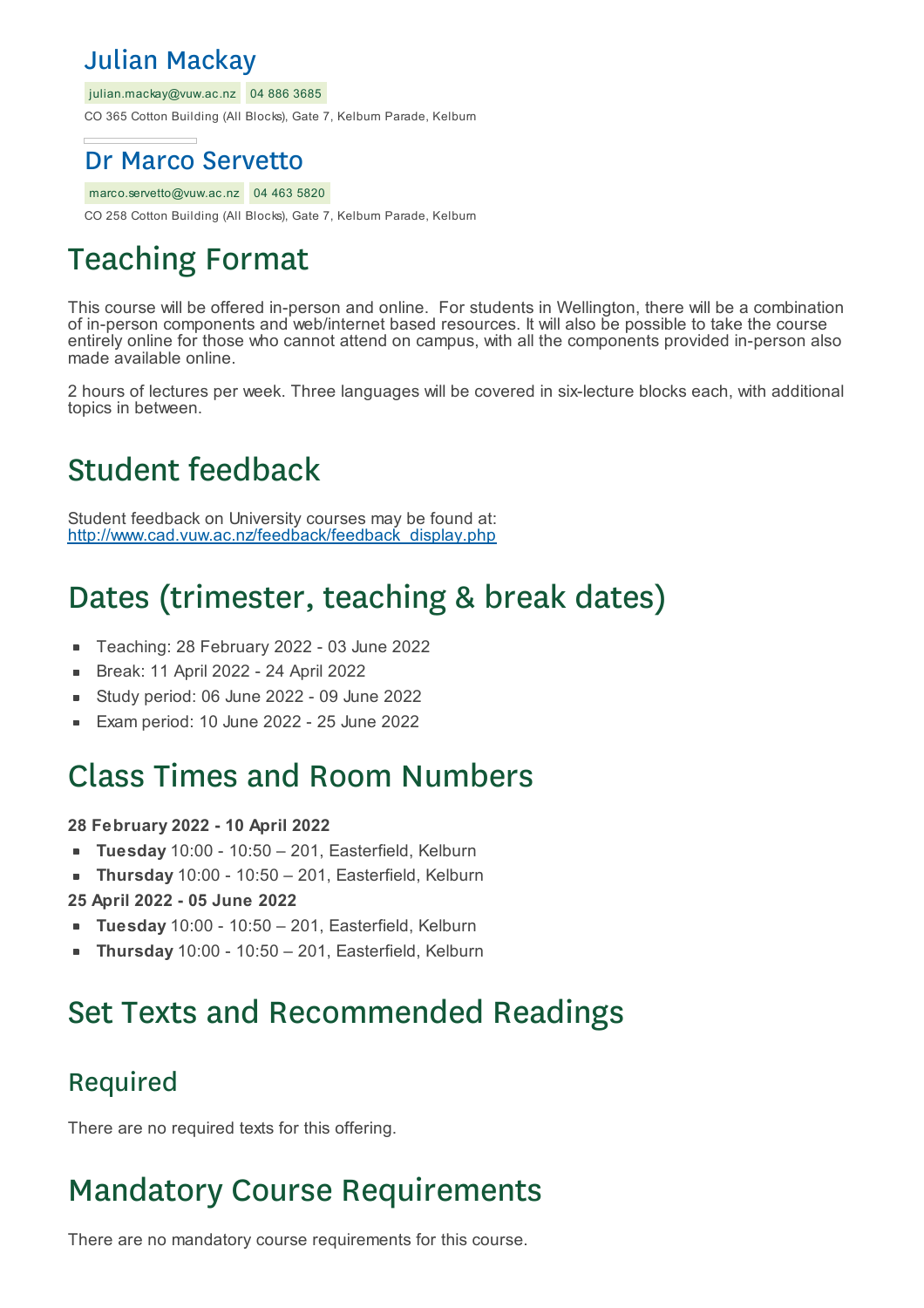*If you believe that exceptional circumstances may prevent you from meeting the mandatory course requirements, contact the Course Coordinator for advice as soon as possible.*

## Assessment

The course will be internally assessed by practical projects, including one item due in the end-of-term assessment period. There are no tests or exams.

| <b>Assessment Item</b>                       | Due Date or Test<br>Date | CLO(s)  | Percentage |
|----------------------------------------------|--------------------------|---------|------------|
| 3x Implementation project and written report | 31 March; 17 May;        | CLO:    | 90%        |
| (equally weighted)                           | 14 June                  | 1, 2, 3 |            |
| 3x introductory programming mini-projects    | 15 March; 26 April;      | CLO:    | 10%        |
| (equally weighted)                           | 26 May                   | 1,3     |            |

### Penalties

You will have 9 "slip days" that are managed by the ECS submission system. You do not need to apply for these — any slip days you have left will be automatically applied to assignments that you submit late. Marks for assessment items submitted more than three slip days late may be delayed and without feedback.

## **Extensions**

You will have 9 "slip days" that are managed by the ECS submission system. You do not need to apply for these — any slip days you have left will be automatically applied to assignments that you submit late. Marks for assessment items submitted more than three slip days late may be delayed and without feedback.

If you have significant medical or personal issues that may affect your ability to submit an assignment on time, contact the course coordinator or lecturer to discuss an extension. You may need documentation for significant cases.

### Submission & Return

All work is submitted through the ECS submission system, accessible through the course web pages. Marks and comments will be returned through the ECS marking system, also available through the course web pages.

The School normally has a goal of returning marks for all assessment items within two weeks of the submission deadline. This year, the course will aim to meet this goal, but we expect that sickness and self-isolation due to Covid will extend the time required to mark some assignments and tests.

## **Workload**

Although the workload will vary from week to week, you should expect to spend approximately 10–12 hours per week on the course to give a total of 150 hours study time for the course.

# Teaching Plan

See https://ecs.wgtn.ac.nz/Courses/SWEN431\_2022T1/LectureSchedule